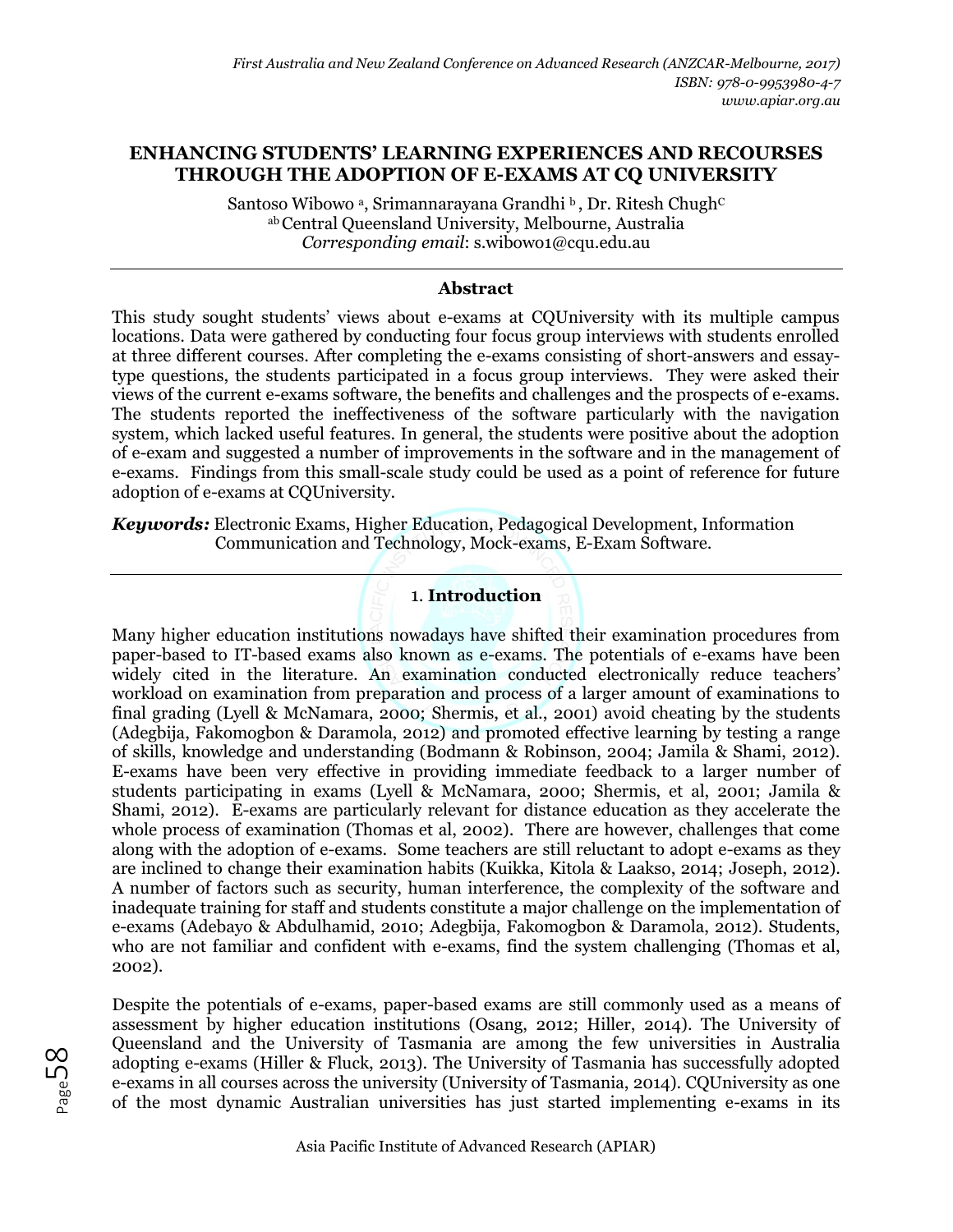geographically dispersed campuses. The aims of the study are to (a) understand currently available e-exam systems, (b) to explore challenges and opportunities associated with the existing e-exams system and (c) to develop best practices for the successful implementation of eexams across CQUniversity.

### **2. Methodology**

Keep line spacing at 1. Font type is Georgia. Font size is 11pt. Please do not alter the formatting and style layouts which have been set up in this template document. Do not indent the first paragraph in each section. Keep line spacing at 1. Font type is Georgia. Font size is 11pt. Please do not alter the formatting and style layouts which have been set up in this template document. Do not indent the first paragraph in each section.



Figure 1: Screenshot of the e-exam for COIS11011 course.

The research involved the collection of qualitative data through focus groups interviews with students at CQUniversity. The university is home to five CQUniversity campuses scattered in regional Australia and four metropolitan campuses across three states. The research data were drawn from four focus groups interviews with 26 students aged between 18-45 randomly selected at CQUniversity enrolling at three courses: COIS13034 (an undergraduate information systems course), COIS20024 (a postgraduate course studied by accounting students) and STAT20028 (a postgraduate accounting course studied by mainly accounting students). These students were invited to participate in the study by email. Those who agreed to participate signed in an informed consent form and participated in a supervised e-exams consisting of short answer and essay questions. Shortly after completing the e-exams, the students participated in a one-hour long focus group interviews discussing their perceptions of the e-exams system.

Exam Pro software was selected for the purpose of the study. The software has provision to administer multiple-choice questions (MCQs), True/False question types and essay type questions that can be administered remotely too. The exam questions were placed in the central server for security purposes and could be accessed by the students through an authentication process from multiple locations. Figure 1 shows the screenshot of the e-exam for COIS11011 course. Figure 2 below shows an instruction sheet and a question from the mock exam.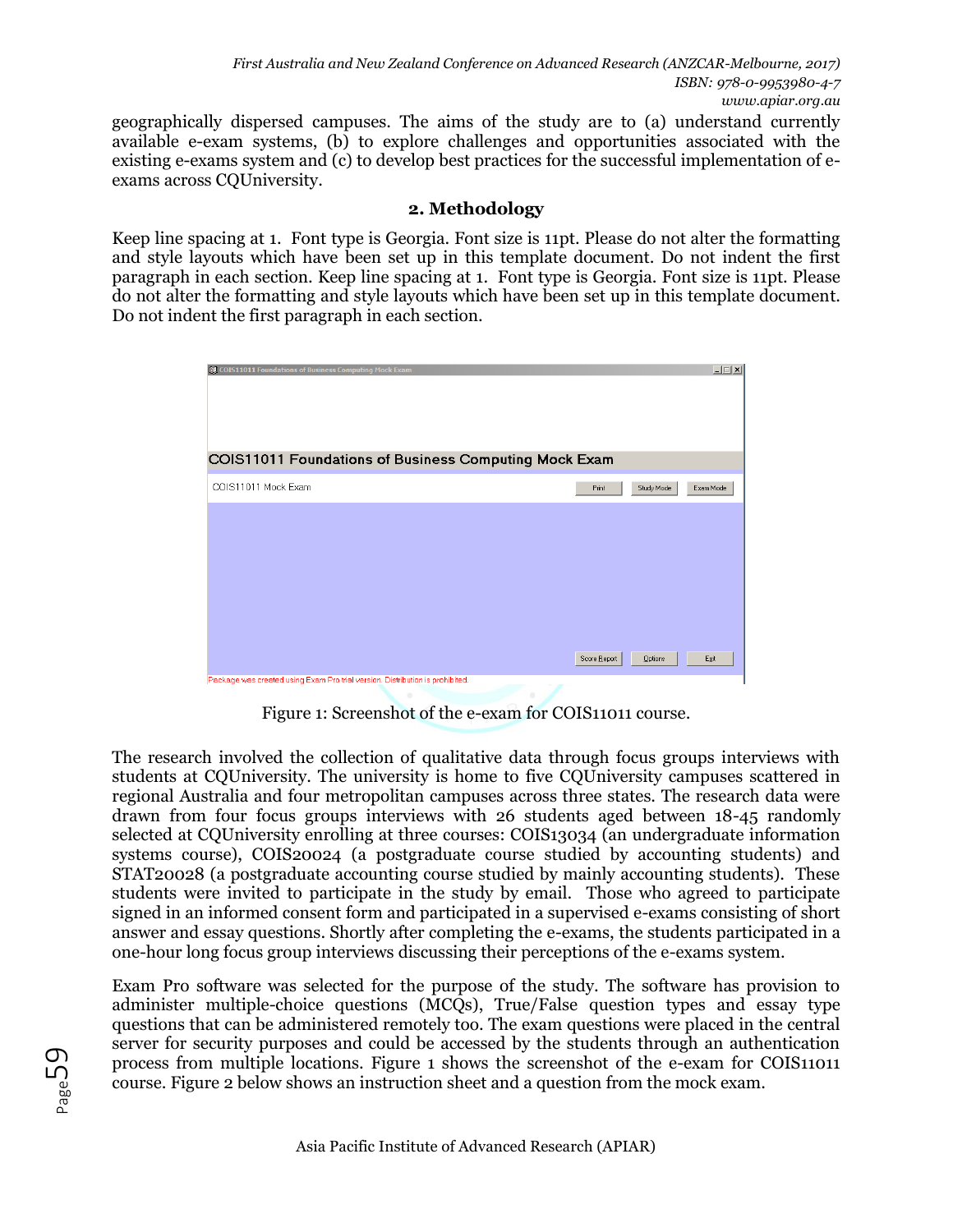

Figure 2: Instruction sheet and a question from the mock exam

The e-exam software has many functions including audio and video options. Figure 3 shows the e-exam with audio and video options.

| <b>M</b> Question 1 of 9                                                               |                      |                                | COIS11011 Mock Exam        |                                         | $\frac{- S  \times}{ S }$ |            |
|----------------------------------------------------------------------------------------|----------------------|--------------------------------|----------------------------|-----------------------------------------|---------------------------|------------|
| Question No: 1<br>Question:                                                            |                      | $\Box$ Question Timer<br>0:0:0 | $\Box$ Exam Timer<br>0.0.0 |                                         |                           | End        |
| An unformatted number such as '0754493024902' would most likely be an example of what? |                      |                                | 세                          | Type your answer in the text box below: |                           |            |
|                                                                                        |                      |                                |                            |                                         |                           | 츼          |
|                                                                                        | <b>M Audio/Video</b> |                                | $L = 1$                    |                                         |                           |            |
|                                                                                        |                      |                                |                            |                                         |                           |            |
|                                                                                        |                      |                                |                            |                                         |                           |            |
|                                                                                        |                      |                                |                            |                                         |                           |            |
|                                                                                        |                      |                                |                            |                                         |                           |            |
|                                                                                        |                      |                                |                            |                                         |                           |            |
|                                                                                        |                      |                                |                            |                                         |                           |            |
|                                                                                        |                      |                                |                            |                                         |                           |            |
|                                                                                        |                      |                                |                            |                                         |                           |            |
|                                                                                        |                      |                                | Close Audio/Video          |                                         |                           |            |
|                                                                                        |                      |                                |                            |                                         |                           |            |
|                                                                                        |                      |                                |                            |                                         |                           |            |
|                                                                                        |                      |                                |                            |                                         |                           |            |
|                                                                                        |                      |                                |                            |                                         |                           |            |
|                                                                                        |                      |                                |                            |                                         |                           |            |
|                                                                                        |                      |                                |                            |                                         |                           |            |
|                                                                                        |                      |                                |                            |                                         |                           |            |
|                                                                                        |                      |                                |                            | 뇌                                       |                           | E          |
| Stat Audio/Video<br>Show (mage                                                         | $E$ eview            | N <sub>ext</sub>               |                            |                                         |                           | Calculator |

Figure 3: Audio and video options

Figure 4 shows the complete mock exam report produced by the e-exam system after the exam has been completed by a student.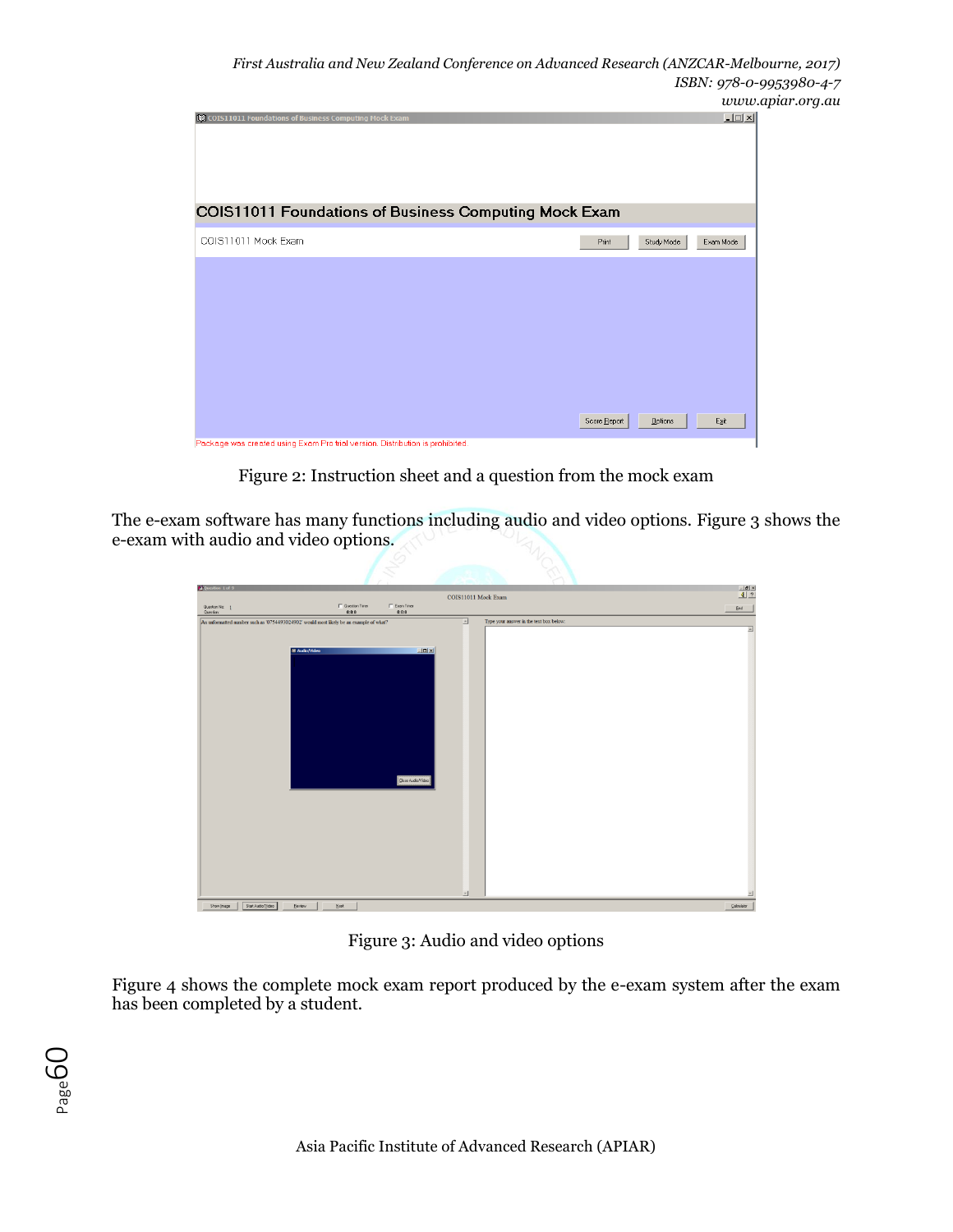*First Australia and New Zealand Conference on Advanced Research (ANZCAR-Melbourne, 2017) ISBN: 978-0-9953980-4-7 www.apiar.org.au* 



Figure 4: Complete mock exam report

#### **3. Findings**

This section discusses the students' views on e-exams software used in the study, the benefits and challenges associated with e-exams and future implementation of e-exams at their institution. The codes were used instead of students' names to protect their identities. Direct quotes from selected students were provided to enrich the discussion. Table 1 below provides a summary of students' responses to yes/no questions.

## **3. 1 The benefits of e-exams**

Keep line spacing at 1. Font type is Georgia. Font size is 11pt. Please do not alter the formatting and style layouts which have been set up in this template document. Do not indent the first paragraph in each section.

E-exams offered flexibilities. Students stated that they did not have to be physically present in the examination rooms as e-exams could be accessed from anywhere as the following students noted: 'we don't have to be physically present in the examination hall'  $(G_4 \t R_5)$ , 'I found more advantages actually because with this offer we can now do our exams from the home when it is open book exams' (G4 R3). Students with sloppy handwritings benefited from e-exams. These students did not need to worry about their handwritings: 'it's clear everyone can read what you type (G1 R4) and 'the lecturer won't have a problem understanding what's written in the paper' (G2 R6). Students also mentioned losing marks due to their handwritings, which were difficult to read:

Yes I would prefer this typing exam, e-examination, because from my childhood I have got some remarks over my handwriting I lost so many marks because of handwritten examinations. (G2 R4)

When asked if the students preferred e-exams to paper-based exams, 16 students preferred the former. One of the reasons reported was that it was easier to type than write and if there were mistakes in the paperwork 'you had to use liquid paper or anything that made your exam paper look worse' (G2 R5). Students also mentioned that the adoption of e-exams would save raw materials and time:

Page<sup>G</sup>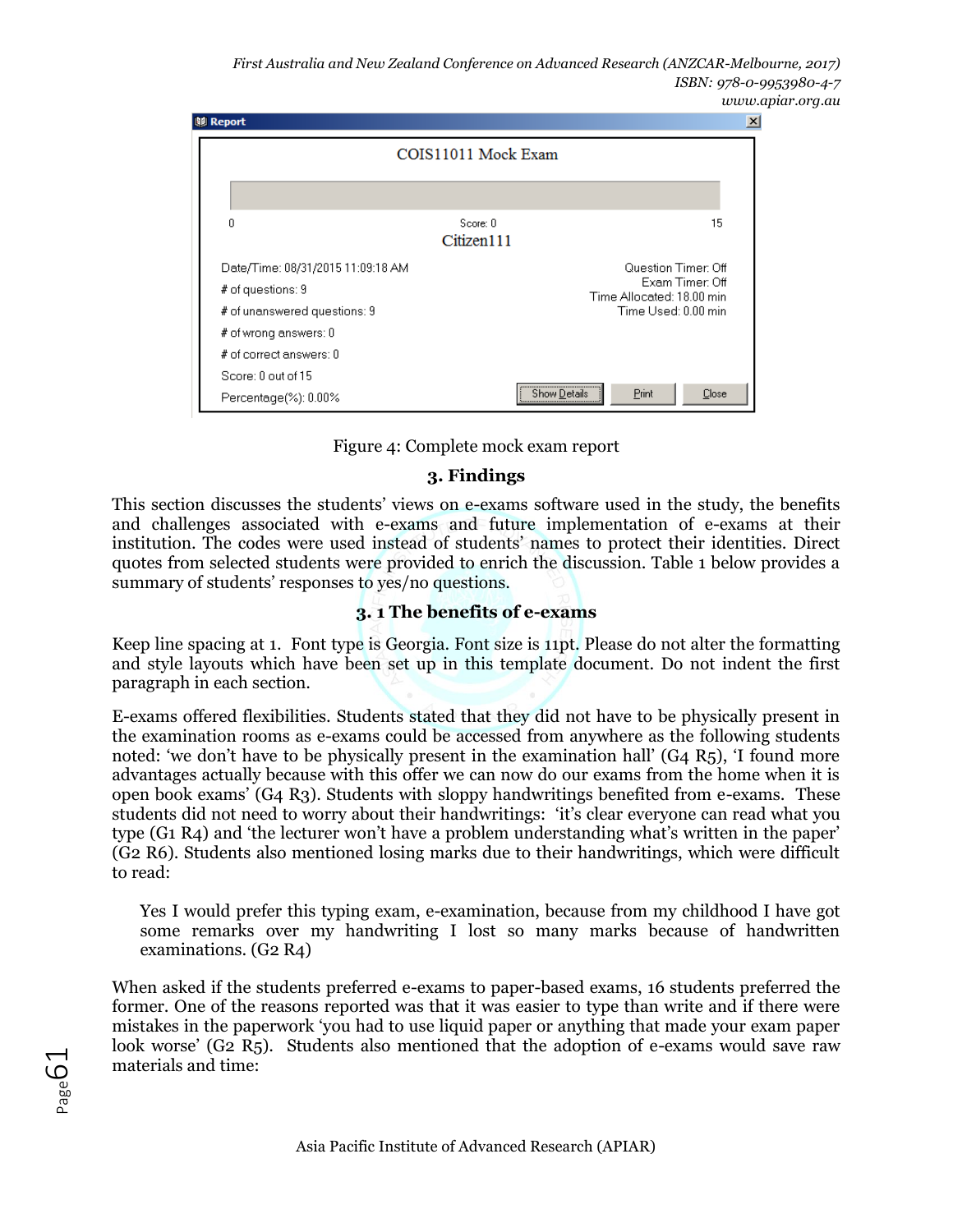One of the advantages is going to be save paper and it's a process where you are actually doing everything on here, so it's a computer it's all about saving raw material and stuff like that  $(G2 R_5)$ .

Rather than writing on the paper, it was pretty easy to type it and it wouldn't take as much time as it would take in a paper-based exam. So it was pretty good for me. It would save my time. So it was a really good experience (G1 R4).

Another benefit of e-exam was that it accelerates marking process

It's going to be easier to mark if it's going to be a variety of multiple choice and stuff. Let's say it's going to be a 10 question and then there would be 50 question of the test, and then the 10th question would be multiple choice, and then 20 question with short answers, and then these probably can be marked by machine, but then one of the essay question and short answer question can be marked by the actual teachers. So, that makes it a lot faster and easier (G2  $R_5$ ).

|                                                                         |            | <b>Focus</b><br>Group 1<br>$(FG1), n=6$ |                | FocusGroup<br>2(FG2),<br>$n=6$ |                | <b>Focus</b><br>Group 3<br>$(FG_3)$ , n=7 |              | <b>FocusGroup</b><br>4 (FG4)<br>$,n=7$ |                 | All<br>students<br>$n=26$ |  |
|-------------------------------------------------------------------------|------------|-----------------------------------------|----------------|--------------------------------|----------------|-------------------------------------------|--------------|----------------------------------------|-----------------|---------------------------|--|
| <b>Questions</b>                                                        | <b>Yes</b> | No.                                     | <b>Yes</b>     | No.                            | <b>Yes</b>     | N <sub>o</sub>                            | <b>Yes</b>   | No.                                    | <b>Yes</b>      | No.                       |  |
| Was it easy to log on and begin the exam?                               |            | $\Omega$                                | $\overline{2}$ | 4                              | $\overline{4}$ | 3                                         | 7            | $\Omega$                               | 19              |                           |  |
| Was navigating the e-exam complicated?                                  |            | $\Omega$                                | 6              | $\overline{0}$                 | 4              | 3                                         | 7            | $\Omega$                               | 23              | 3                         |  |
| Was the e-exam more stressful than past<br>paper-based exams?           |            | $\mathbf{1}$                            | 6              | $\mathbf{o}$                   | 5              | $\overline{2}$                            | 3            | 7                                      | 19              |                           |  |
| Would you be willing to take e-exams in<br>other courses in the future? |            | $\Omega$                                | 3              | 3                              | 5              | $\overline{2}$                            | 7            | $\Omega$                               | 21              | 5.                        |  |
| Do you prefer a paper-based exam over<br>an e-exam?                     |            | $\mathbf{1}$                            | 3              | 3                              | $\mathbf{1}$   | 5                                         | $\mathbf{1}$ | 6                                      | 10 <sup>2</sup> | 16                        |  |

#### Table 1: A summary of students' responses to yes/no questions

A number of students said that, if well designed, e-exams could prevent students from cheating. The program allowed teachers to run a check on the system to see if two students had exactly the same answers.

The lecturer can use the e-exam to check if two students have cheated or like the answers are the same. If you are doing a paper-based like it's very difficult to figure out if the answers are the same, like you can't tell if the answer is the same exactly, but on e-exam you can just run a check and it will tell if the answers are similar or not  $(G2 R_5)$ .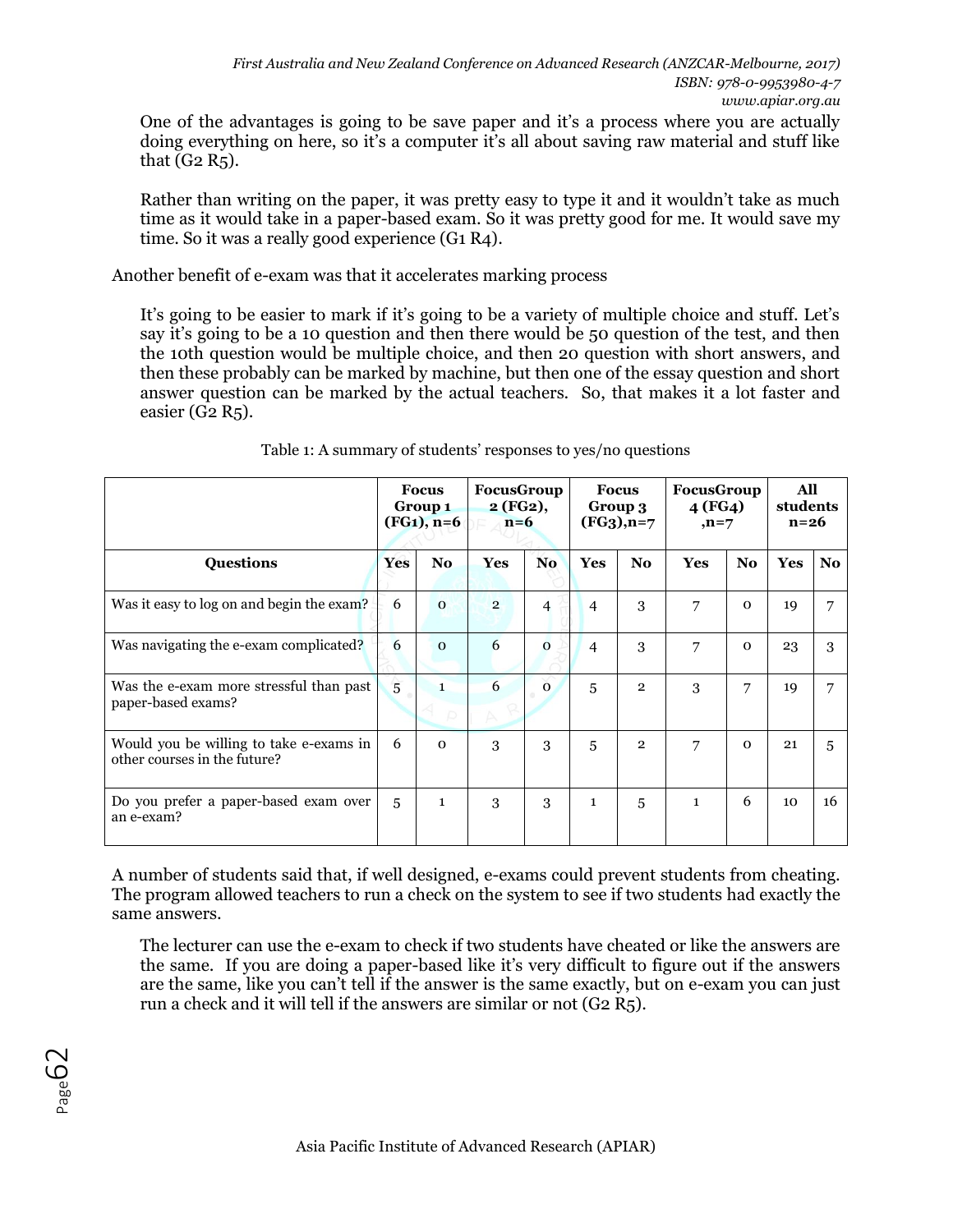#### **3. 2 The Challenges of e-exams**

The challenges reported by the students included the unfamiliarity with the e-exams software, the restrictive nature of some software features, the malfunctioning of some tools, validity of the exams, the failure in Internet access and other personal factors. Several students said that they grew up in the culture that adopted paper-based exams, and therefore found e-exams unfamiliar. However, they believed that with more practice on the e-exams they became more familiar with the technology and became comfortable in using it.

Many students reported concerns related to the ineffectiveness of the navigation system. Almost all students (23) revealed that the navigation system was complicated. The layout lacked the Skip, Review and Forward buttons to enable students to go back and check previous questions, change their answers, check if their answers had been saved and see all questions and how they were structured at the same time. It also lacked important features to enable students to draw diagrams or figures. Students said they normally prioritised questions, which they thought were easy to answer. The current software was too rigid and did not have the tool to enable students to skip questions or went back to previous pages. Students, thus, could not approximate the amount of time spent on one question and move on to the next questions. One student expressed his/her concern:

I think I have done several computer tests, so it's going to be something like at least you can see every question whenever you want, and have a roll on if you start with question one and you can skip it, and then you can come back anytime you look and then you type, which is something I found out on the test is very inconvenient where you actually have to finish the whole thing just to come back to one question (G2 R5).

Some students expressed concern about losing time at the start of the exams and suggested a careful and proper log on. Once the students entered the wrong password at the start, they had to re-enter the password, which required longer time to log on. There was also a challenge of overwriting with other students' username and password as all students had the same login at the beginning. To log on and begin the e-exams involved many steps; the students suggested that it could be made simple by having a shortcut on the desktop. The specific time limit in eexams was distracting for some students:

Actually the navigation inside the exam interface between the questions was a bit confusing and time taking. That could be distracting especially having a specific time limit for different questions was a bit unnecessary because some people might spend less time for one part or more time for the other, but in general if we ignore the timing for each question the navigation inside the exam interface was a bit confusing and difficult basically (G3 R2).

Some students reported the malfunctioning of the software components. One student reported that the page he/she was writing collapsed after clicking the Review button. He/she had to retype the answer. Another student stated that when he/she pressed the Next question button, all the information about the last question was lost. Students suggested that the layout could include a Search Box or Dialogue Box Button and Index to allow them to jump directly to the questions they wanted to do. Colour Codes could be added in the navigation tree on the left hand side to indicate questions, which had not been answered. Other students suggested the following buttons such as 'Go', 'Next' or 'Back' were added in the navigation system. The students also suggested that the existing e-exams software should include a clear instruction explaining how to upload students' answers and where to send them.

The timer button was particularly distracting and triggered stress. Unlike with paper-based exams, e-exams did not give students freedom to choose any question they wanted to answer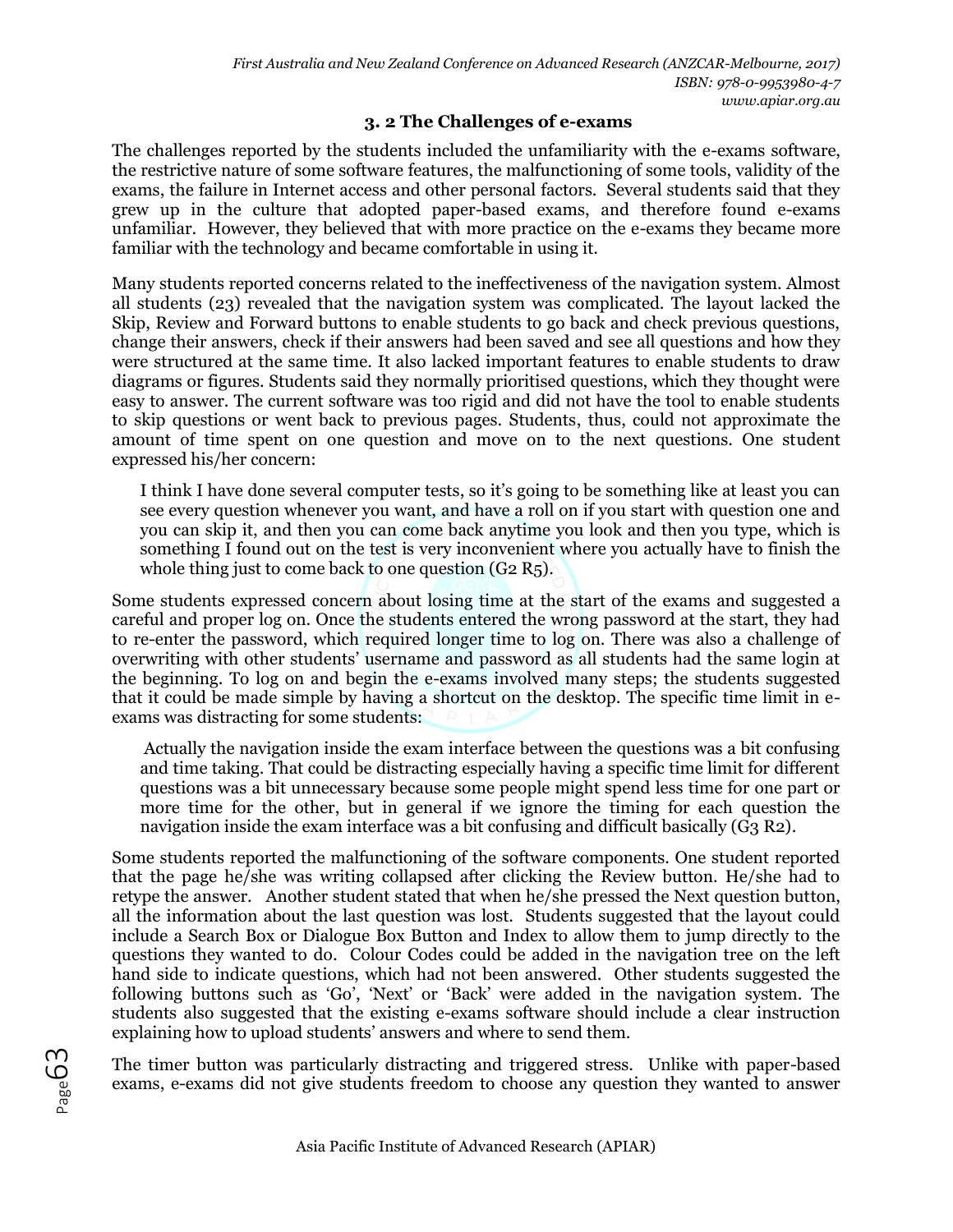first, which was very frustrating and increased students' anxiety level as the student below reported:

We are more under stress by doing an e-exam but if you are doing a paper-based exam we can take more time and think, and we can shuffle with the papers around and you know, we can think of the answers. But if you are doing the e-exam we have to skip around questions and find the question, so like it's a bit more frustrating (G2 R5).

Another challenge of e-exams reported was concerned with the validity of the exams. In the current e-exams the students had access to other resources on the screen. This gave them the opportunity to copy materials from online resources, which could pose a threat to the validity of the exams:

We can easily copy and paste. We shouldn't have the copy and paste button in that because many students including me, all we were doing was copying and pasting it from Google or Wikipedia which is a big disadvantage because most of the people, most of the invigilators they won't stand behind us and watch what we are doing right so it's better if we delete the copy and paste option (G4 R2).

A couple of students were concerned with power failure: 'like we are doing the exam and there is no power and everything shuts down so we are in trouble' (G1 R 5). Students felt disadvantaged from e-exams because of some personal factors. Students who were slow typists disadvantaged from e-exams:

For me the first disadvantage is that my typing is slow, so it's very difficult for me to complete the answer in that time. And in paperwork my writing is very good, and it's easy and bonus point for me, so I don't like this e-exam system (G2 R1).

Several students made a connection between writing and thinking. They described that that writing on paper helped them access their memory easier than typing on the computer and therefore, found e-exams challenging.

#### **3. 3 The Prospects of e-exams**

Students positively welcomed the adoption of future e-exams. 21 out of 26 students were willing to take e-exams in other courses in the future:

'Yes, I would like to have this kind of e-exam instead of the paper-based if the structure is well designed' (G3 R2). Several students expressed their appreciations of the conduct of the current pilot project on e-exams as the following student stated 'in my opinion the project you have taken is very good so start this project as soon as possible' (G4 R6).

Students provided various feedbacks on the improvement of the existing e-exams. The feedback can be categorised into two broader themes: technical and institutional. On the technical level, major improvements to the navigation system were required. Useful features such as Skip, Review, Next buttons and a Save button should be added. Features indicating how and where to submit the exams and tools, which enabled students to draw diagrams, were found very useful and should be added. Students also suggested that the e-exams should not allow them to have access to other browsers to avoid cheating as the following students noted:

'while you sit in the exam then you can only access the e-exam based screen and you can only use the system' (G4 R1) .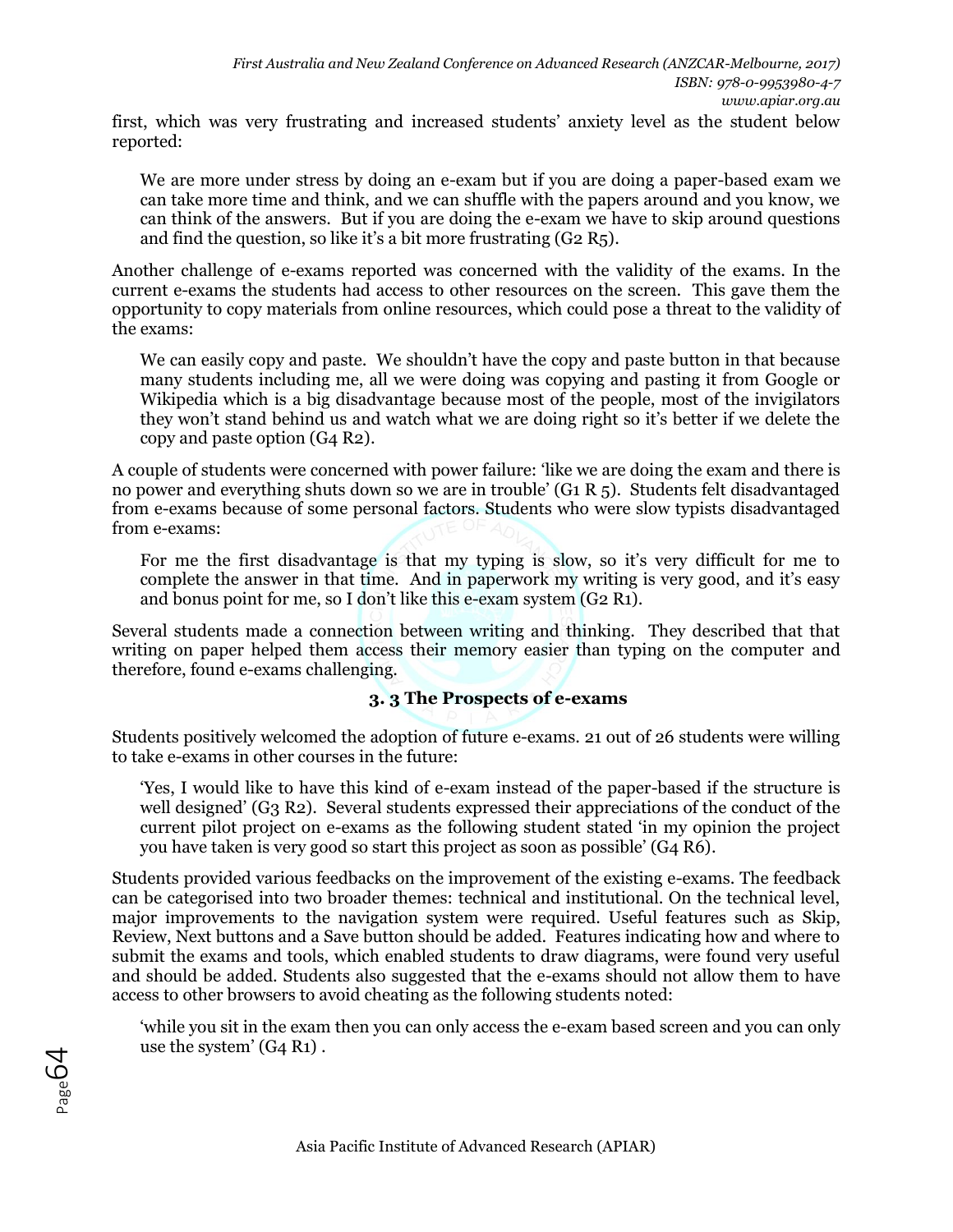At the institutional level students highlighted the importance of mock e-exams to give students the opportunity to familiarise themselves with the system and to understand how the software works:

I think it's better we do the mock exams first before preparing the real e-exams. It's better we do the mock exams so that we'll have an overview, we'll have an idea what to learn and what not to, how much time we are taking to answer a question, how much time we are focusing on one question, how much time we'll have the time balance also. It's better we do the mock exam first and later the real time because if we are attending the real exam directly, we will not have that much time to prepare. So it's good to have mock  $(G_4 R_2)$ .

Students suggested that institutions or departments organised regular mock e-exams, for example, two weeks prior to the real e-exams. Institutions could also include in their website a link of samples of e-exams to give students the opportunity to practise in their free time, so students 'can grow the culture of e-exams'  $(G_3 R_2)$ .

One key aspect, which should be considered in future adoption of e-exams, was the nature of the disciplines. According to students, e-exams worked well for particular courses. It was particularly suitable for IT courses or programming courses. Courses, which were more theoretical and had practical components, were less suitable with e-exams. This course requires students to draw graphs to illustrate the concepts. Students further noted that e-exams suited well with students with an IT background and believed that students from a non-IT background would find difficulties with e-exams:

I'm an IT student so I don't mind but for an accountancy student that is so rigid and not used to IT and all that, that student would find it really difficult. He could just stare at the questions for the whole exams because he doesn't know what to do (G1 R4).

## **4. Discussion and Conclusion**

The study explored the students' understanding of current available e-exam systems, their perceived benefits and challenges and the prospects of e-exams. In general, the students positively welcomed the adoption of e-exams in their institution if the system was thoughtfully designed. Understanding students' attitudes toward e-exams were of paramount importance, as it would help teachers to better plan future implementation of the system. The student's attitude also provides a useful concept in predicting their learning outcomes (Cereijo, 2006; Mehra & Omidian, 2011; Masrek, Aziz & Johare, 2012).

Despite its potential, the implementation of e-exams posed many challenges, mostly associated with the unfamiliarity and the ineffectiveness of the e-exam software. Students made the point that the ineffectiveness of the software created stress. This confirmed previous study by Betlej (2013) that poorly designed e-exams software which put students under pressure and increased their stress levels. Even though there was no correlation between stress and test results (Leeson, 2009), the student in the study reported this concern. They stated that the pressure and the stress created by the ineffectiveness of the software affected their test results. This led to the importance creating a stress free environment and a first positive experience of e-exams to encourage students to adopt e-exams (Rout and Patnaik, 2011). Mock e-exams had been found to be effective in reducing the stress involved in e-exams. They gave students the opportunity to understand how the system worked thus became familiar with the system (Peat and Franklin, 2002).

It is timely that CQUniversity with its campuses in different locations in the region and interstates to implement e-exams. An examination conducted electronically help facilitate the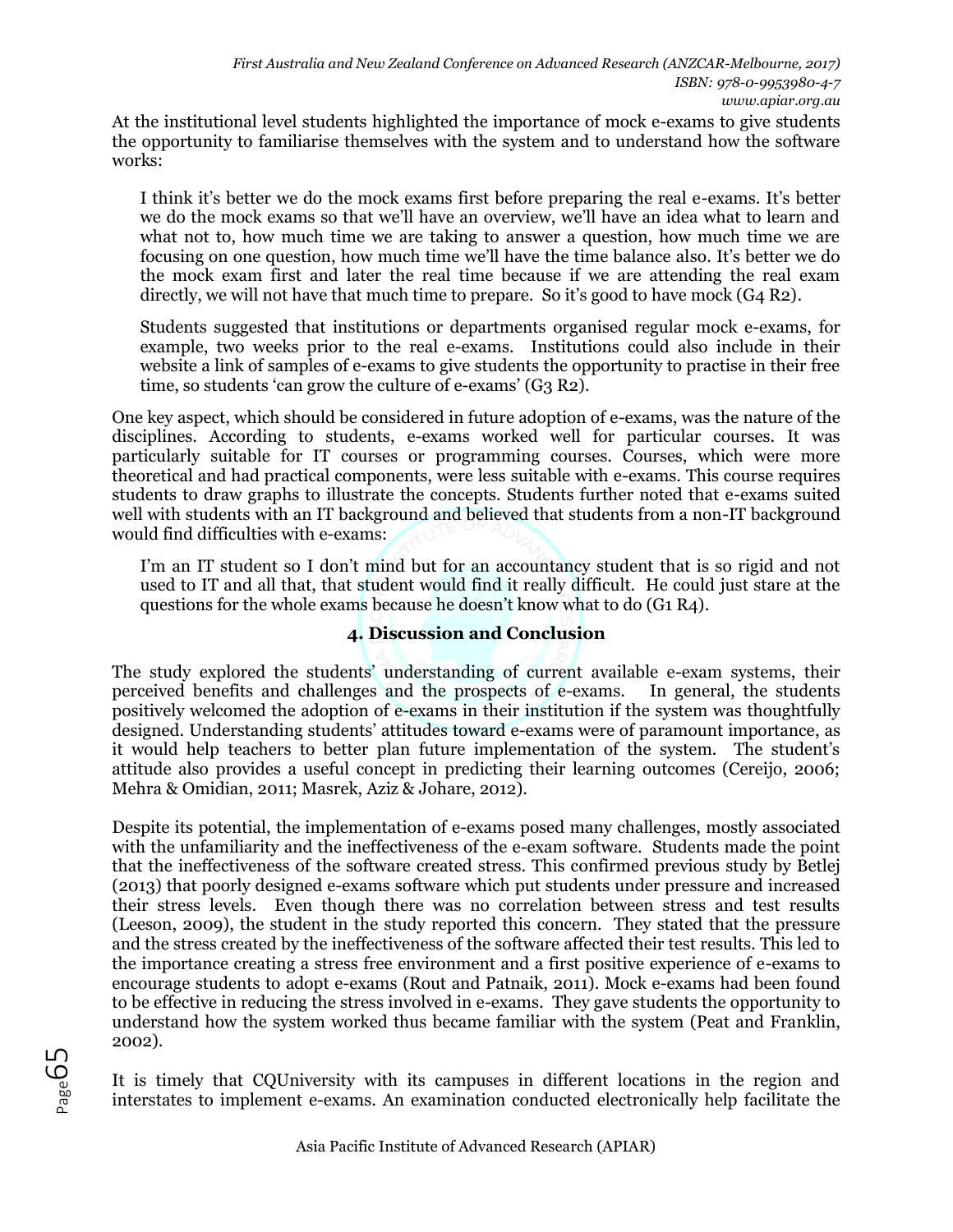examination process from conducting to marking the exams. The normal paper-based exams involve transferring exam papers from one campus to another within the region and interstates. This does not only take a vast amount of time and resources, but also runs the risk of exam papers being damaged or lost. The adoption of e-exams therefore reduces the complexity of the examination process conducted manually at multiple CQUniversity campuses.

There are two aspects should be considered if e-exams are to be implemented across all disciplines at CQU niversity. First, as reported by the students in the study, e-exams are not appropriate for all disciplines. Courses, which are theoretical-based or utilised a lot of handdrawn diagrams of were not suitable with e-exams (Hiller, 2004). Therefore, Hillier, (2014, p. 85) proposed that 'the implementation of e-exams would need to be tailored to the nature of the assessment undertaken in various discipline areas'. Second, and most importantly, the adoption of e-exams does not only involve the change in how examinations are conducted. It requires a change in the work pattern of academic staff. It is crucial that the university understands how academic staff across all disciplines perceives the adoption of e-exams. As Bhardwaj & Singh (2011) noted changing people mindset, particularly those in their old age can be very difficult. A survey on teachers' attitude toward the system is worth conducting.

Successful implementation of e-exams requires a thoughtful selection of e-exams software and a collaborative effort of all staff in the university. Collaborative research among staff across different disciplines at the university provides useful insights into the adoption of e-exams. CQUniversity has just started adopting e-exams. Findings from this small-scale study could be used as a point of reference for future implementation of e-exams. Future research could be conducted with a larger sample and in a real exam environment to gain richer perspectives of the adoption of e-exams.



Page**GG**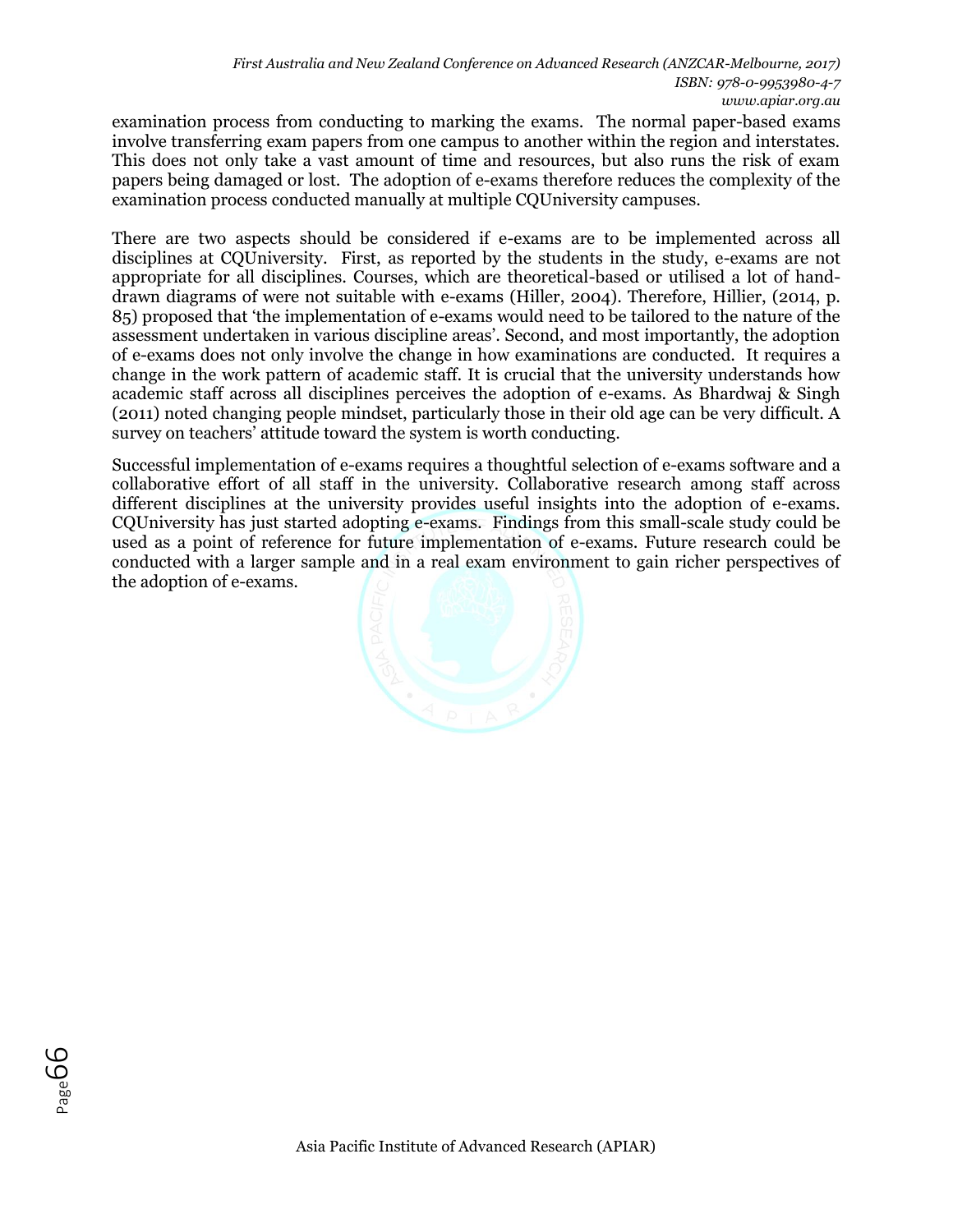### **References**

- i. Adebayo, O. & Abdulhamid, S., 2010. "E-Exams System for Nigerian Universities with Emphasis on Security and Result Integrity". *International Journal of the Computer, the Internet and Management,* 18(2), pp. 471-472.
- ii. Adegbija, M., Fakomogbon, M. & Daramola, F., 2012. "The New Technologies and the Conduct Of E-Examinations: A Case Study of National Open University of Nigeria. *British Journal of Science,* 3(1), pp. 59-66.
- iii. Betlej, P., 2013. "E-examinations from student's perspective the future of knowledge evaluation. *Studia Ekonomiczne,* Volume 153, pp. 9-22.
- iv. Bhardwaj, M. & Singh, A., 2011. "Automated Integrated University Examination System: A Security Concern". *Information Security Journal,* 20(3), pp. 156-162.
- v. Bodmann, S. & Robinson, D., 2004. Speed and Performance Differences among Computer-Based and Paper-Pencil Tests. *Journal of Educational Computing Research,* 31(1), pp. 51-60.
- vi. Dermo, J., 2009. "E-Assessment and the student learning experience: A survey of student perceptions of e-assessment. *British Journal of Educational Technology, ,* 40(2), pp. 203-214.
- vii. Dermo, J., 2009. "E-Assessment and the student learning experience: A survey of student perceptions of e-assessment". *British Journal of Educational Technology,* 40(2), pp. 203-214.
- viii. Fluck, A., Pullen, D. & Harper, C., 2009. "Case study of a computer-based examination system". *Australasian Journal of Educational Technology,* 25(4), pp. 509-523.
- ix. Fluck, A., Pullen, D. & Harper, C., 2009. Case study of a computer-based examination system. *Australasian Journal of Educational Technology,* 25(4), pp. 509-523.
- x. Hillier, M., 2014. "The very idea of e-Exams: student (pre) conceptions.. *Australasian Society for Computers in Learning in Tertiary Education Conference,* pp. 77-78.
- xi. Hillier, M., 2014. *The very idea of e-Exams: student (pre) conceptions.* Australasian Society for Computers in Learning in Tertiary Education Conference, Ascilite.
- xii. Hillier, M. & Fluck, A., 2013. Arguing again for e-exams in high stakes examinations. *Australian Society for Computers in Learning and Tertiary Education Conference,* pp. 385-396.
- xiii. Hillier, M. & Fluck, A., 2013. *Arguing again for e-exams in high stakes examinations.* Ascilite, Australian Society for Computers in Learning and Tertiary Education Conference.
- xiv. Jamila, M., Tariqb, R. & Shami, P., 2012. Computer-based vs Paper-based Examination: Perceptions of University Teachers". *The Turkish Online Journal of Educational Technology,* 11(4), pp. 371-381.
- xv. Jamila, M., Tariqb, R. & Shami, P., 2012. Computer-based vs Paper-based Examination: Perceptions of University Teachers". *The Turkish Online Journal of Educational Technology,* 11(4), pp. 371-381.
- xvi. Joseph, B., 2012. If We Build It They Will Come? The Technology Acceptance Model. In: Y. Dwivedi, M. Wade & S. Schneberger, eds. *Information Systems Theory: Explaining and Predicting Our Digital Society.* Dordrecht: Springer, pp. 19-36.

Page 67